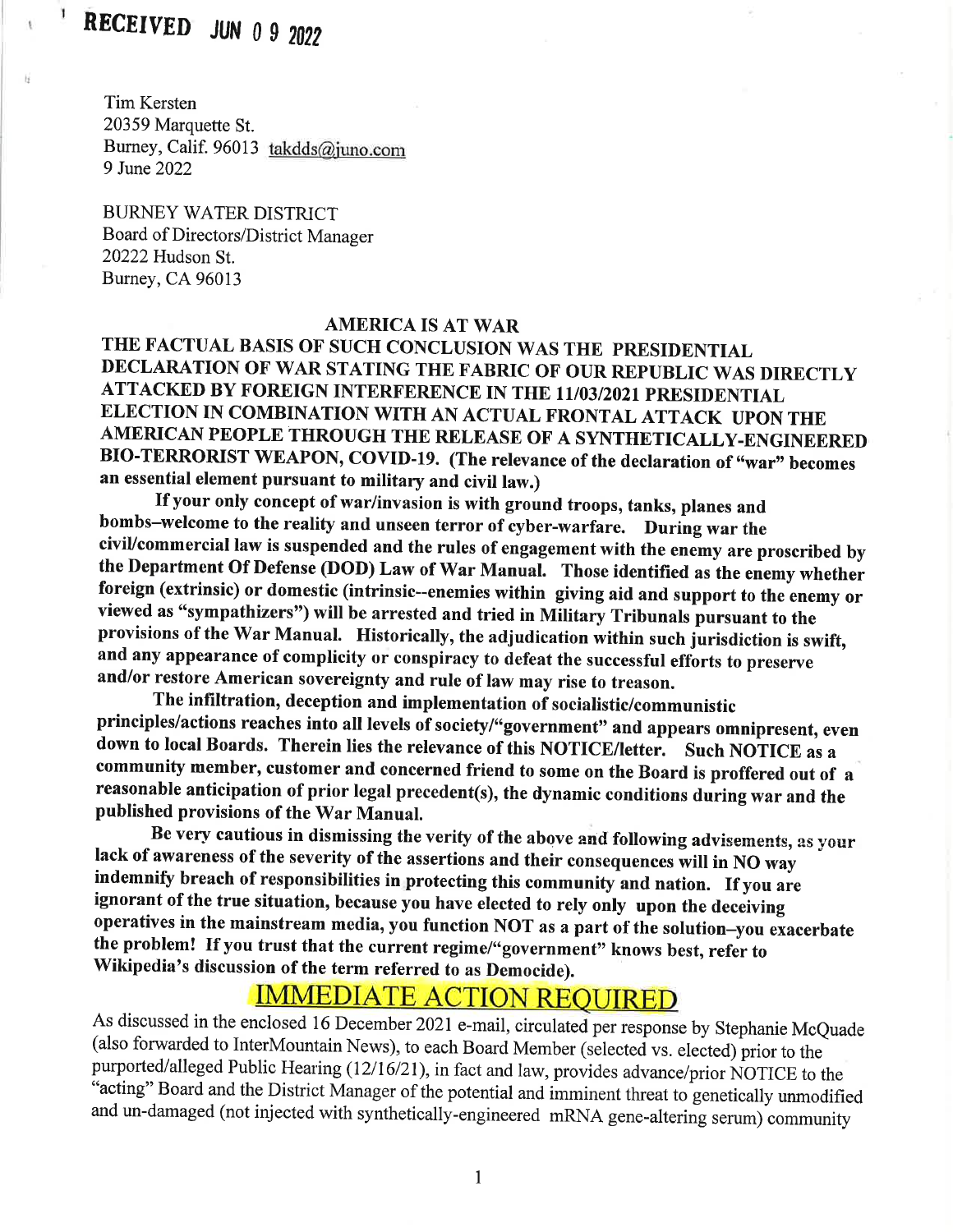members AND the peril of re-opening the pool, as it would serve as a transmission vector of such bioweapon technology (aiding the enemy). The alleged "CovID-19 vaccine" fails to meet ANY of the prior published immunological criteria and operational functions of a true vaccine and has been objectively established, via reported CDC death rates, as a genocidal attack upon humanity.

The enclosed first page of a 10-page publication referencing a release from University of Colorado scientists citing Pfizer's own research, WARNS that the experimental "bioweapon-Vaxxed" subjects "shedding" via aerosolized and skin/tissue exfoliation (skin is the largest organ of elimination of toxins) will act as a cross-contaminating vector to others not knowingly consenting to be injected or genetically modified/contaminated. Herein lies the duty and undeniable responsibility of the Board and the District Manager to ACT timely to protect the "un-Vaxxed" community members. The overriding concern is whether your collective FAILURE TO ACT will/could be viewed as COMPLICITY as defined as "international terrorism" pursuant to  $18$  U.S. Code  $2331$  (5)(A): [where] "the term "domestic terrorism" means activities that " $(A)$ " involve acts (failure to act) dangerous to human life that are a violation of the criminal [negligence] laws of the United States or of a State;"

Individually, the "acting" Board members and the District Manager hold a fiduciary mandate to protect "human life", and a willful refusal to do so may be viewed as a crime against humanity actionable pursuant to military adjudication, exclusive to any civil tribunal machinations/obfuscations.

18 U.S. Code 2331(4)(A): "the term "act of war" means any act occurring in the course of (A) "declared war"; President Trump, while in office, DECLARED that the Chinese Communist Party's involvement in the "China-Virus"/CovID -19" were ACTS OF WAR making any complicity in advancing the treachery [cross-contamination via contaminated pool water] of this bio-weapon as crimes against humanity and giving support/aid to the enemy! This country is in uncertain times and you, as "legislative" and corporate members of the Water District, are afforded NO indemnification for failing to apprehend the scope of your duties and responsibilities!

Sunday, June 5, 2022, I drove past the pool and frightenly observed kids and others playing in and around the pool; ,yet, I observed NO WARNINGS POSTED on the entrance area of potential irreversible genetic HAZARDS resulting from contact with potentially contaminated pool water.

Presently, as a community member and customer I have not been informed that the pool's present filtration and chlorination systems have been updated to denature anything other than "ORGANIC" compounds. Specifically, customers, myself included, have NOT been NOTIFIED the pool's sanitization systems are SOMEHOW NOW operationally capable to fully and completely remove all/any of the yet unidentified synthetic and chimerically-engineered compounds subject to "shedding" (again, for reference see first page of the 10-page document; if you are unable to Goggle the full report I will happily provide it). The injected serums misbranded as the CovID-19 "vaccine" are daily being clinically/objectively documented to generate within the "experimental-subjects/humans" exfoliated toxins, expectorated synthetic parasitic life forms and unidentified mysterious selfassembling Electro-Magnetic Frequency (EMF) sensitized internal structures. In ignoring the goodfaith NOTICE contained in the 16 December 2021 letter to the Board it appears you already breached your known duty to investigate through due diligence the aforementioned potential hazards? Wait no longer!!!

Sincerely CONCERNED,

Tim Kersten

I'm Kersten<br>enc. (4) : 16 December Letter to Board; Letter to Stephanie McQuade with her response; Notice to

Craig at news@northstatenews; Cover page of "new study" proving COVID "VACCINE SHEDDING" cc: Craig Harrington InterMountain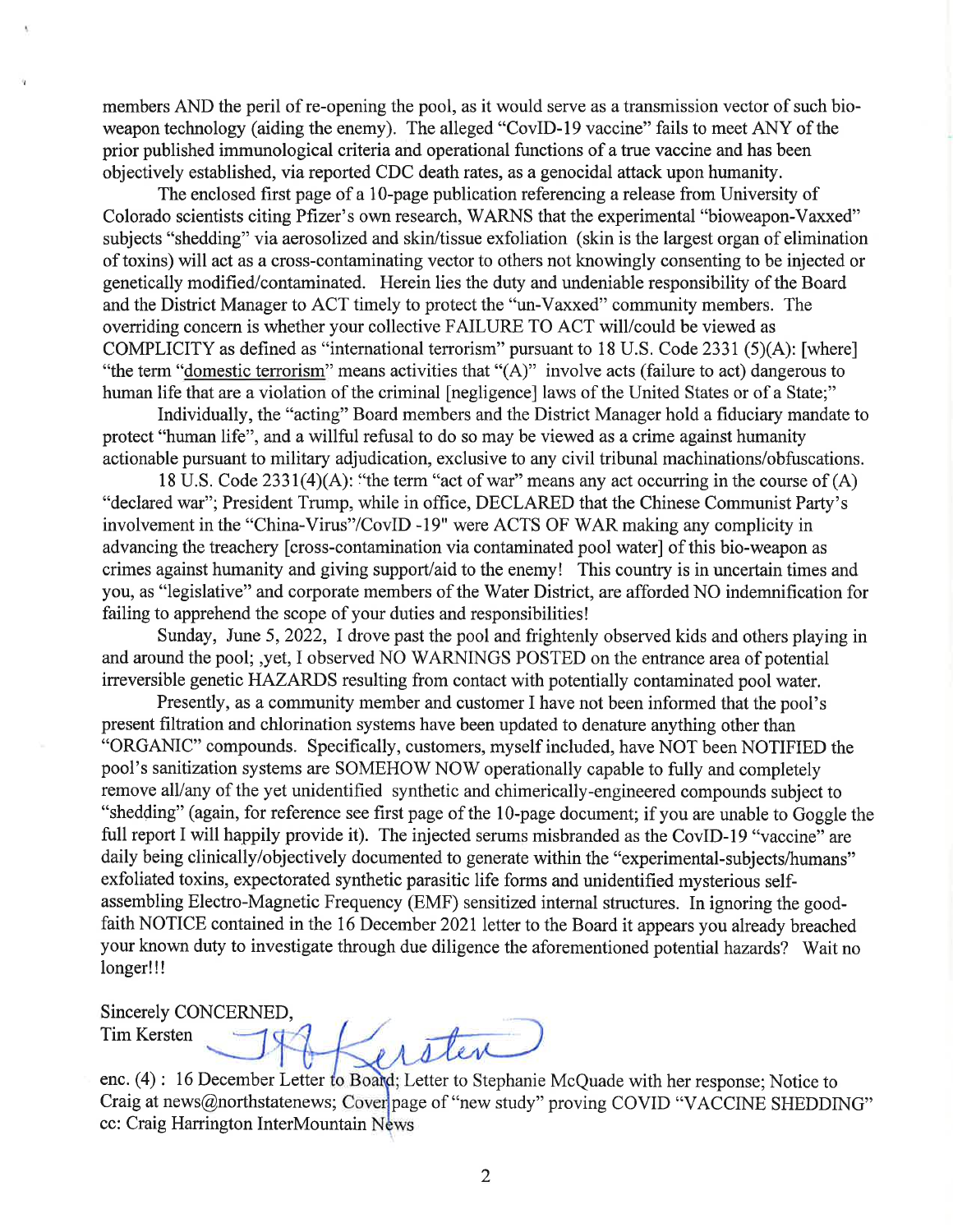### DECLARATION OF SERVICE

I, Sharon Kersten, am over the age of 18, not a party to this action, and I live at 20359 Marquette St., Burney, within the county of Shasta, california where the service took place.

<sup>I</sup>delivered a copy of June 9,2022 Letter to Burney Water District by enclosing it in an envelope and depositing the sealed envelope in the Burney Water District secure payment "dropbox" located at 20222 Hudson St., Bumey, California 96013

The envelope was addressed as follows:

Burney Water District 20222 Hudson Street Burney, California 96013

Date : 9 June 2022

Place of Delivery: Burney Water District 20222 Hudson Street Burney, California 96013

I declare under penalty of perjury under the laws of California that the foregoing is true and correct

 $JUNE$  2029 Date:

Sharon Y. Kersten

Print Name State Signature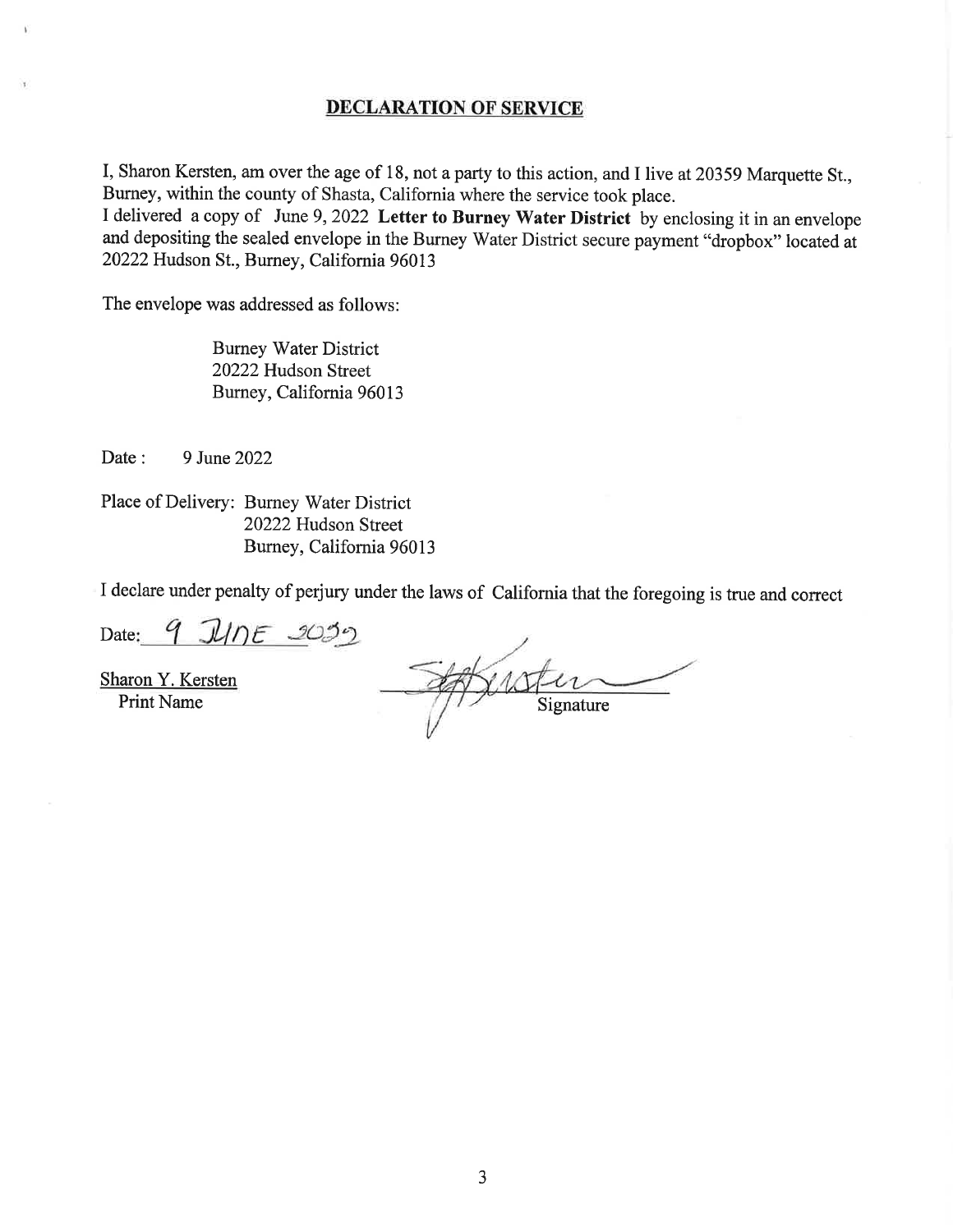#### 16 December 2021

I now make an expressed request the Burney Water District meeting set for this evening (12-16- 21) be Postponed for GOOD CAUSE SHOWN as follows: 1.) Severe weather conditions  $(2+)$ feet of snow in 36 hours) that defeats the "intent and purpose" of the PUBLIC HEARING by barring many customers from attending – myself included, significant snow removal limitations compounded by storm damage, combined with the risks of travel on snow-packed roads, hazardous walking conditions, especially for the elderly who are MOST DIRECTLY IMPACTED by the potential outcome of said MEETING due to non-use, being on fixed incomes and dangerously challenged by diminished mobility, balance and physical frailty. 2.) The necessity of the additional fee may be moot by the realistic possibility the pool may be closed due to the inability to decontaminate the water from excreted/secreted components now becoming known and documented contained in the synthetically-engineered gene modification serums injected in many people under the guise of the CoVID 19 vaccine. Until such time as all the ingredients in such serums are fully disclosed (FDA sought a 55-year stay in complying with full disclosure under a FOIA lawsuit) and demonstrated to be denatured and NON HAZARDOUS TO THE UN-VACCINATED (children included), the pool will serve as a bio-weapon and genocidal transfection vector. If all of this sounds bizane, YOU HAVE NOT BEEN PAYING ATTENTION, AND IGNORANCE IS NO EXCUSE LINDER EITHER THE CIVIL OR LINIVERSAL LAW. Personal accountability will attach, if it is demonstrated such complicity constitutes crimes-afainst humanity. 3.) Any extraction of funds (any pool fees) upon the risk of losing life-preserving water service and possible eviction from your home is but raw/unmitigated FORCE against the will of the INDIVIDUAL and the operation "principle" driving socialism/communism. Call it what it is-never forget there is NO 'GREATER GOOD" IN A TRUE REPUBLICAN FORM OF GOVERNMENT SEEKING A FREE MARKET AND SOCIETY THAN HONORING THE INTEGRITY AND SOVEREIGNTY OF THE INDIVIDUAL!

Please circulate this NOTICE and request for postponement to each Board Member. I would be happy to assist the Board in working toward a safe and healthy solution to this real and emerging danger. I have spent nearly 50 years in an awareness of the necessities of sterilizing, disinfecting and ensuring we not endanger one another - this is a NEW BALLGAME, AND IF YOU DON'T GET UP TO SPEED-YOU AS A BOARD MEMBER AND INDIVIDUALLY WILL BE the PROBLEM, NOT THE SOLUTION - EXPLAIN THAT TO YOUR CHILDREN AND GRANDCHILDREN-GOOD LUCK. Most Sincerely,

Tim Kersten

smcquade@burneywater.org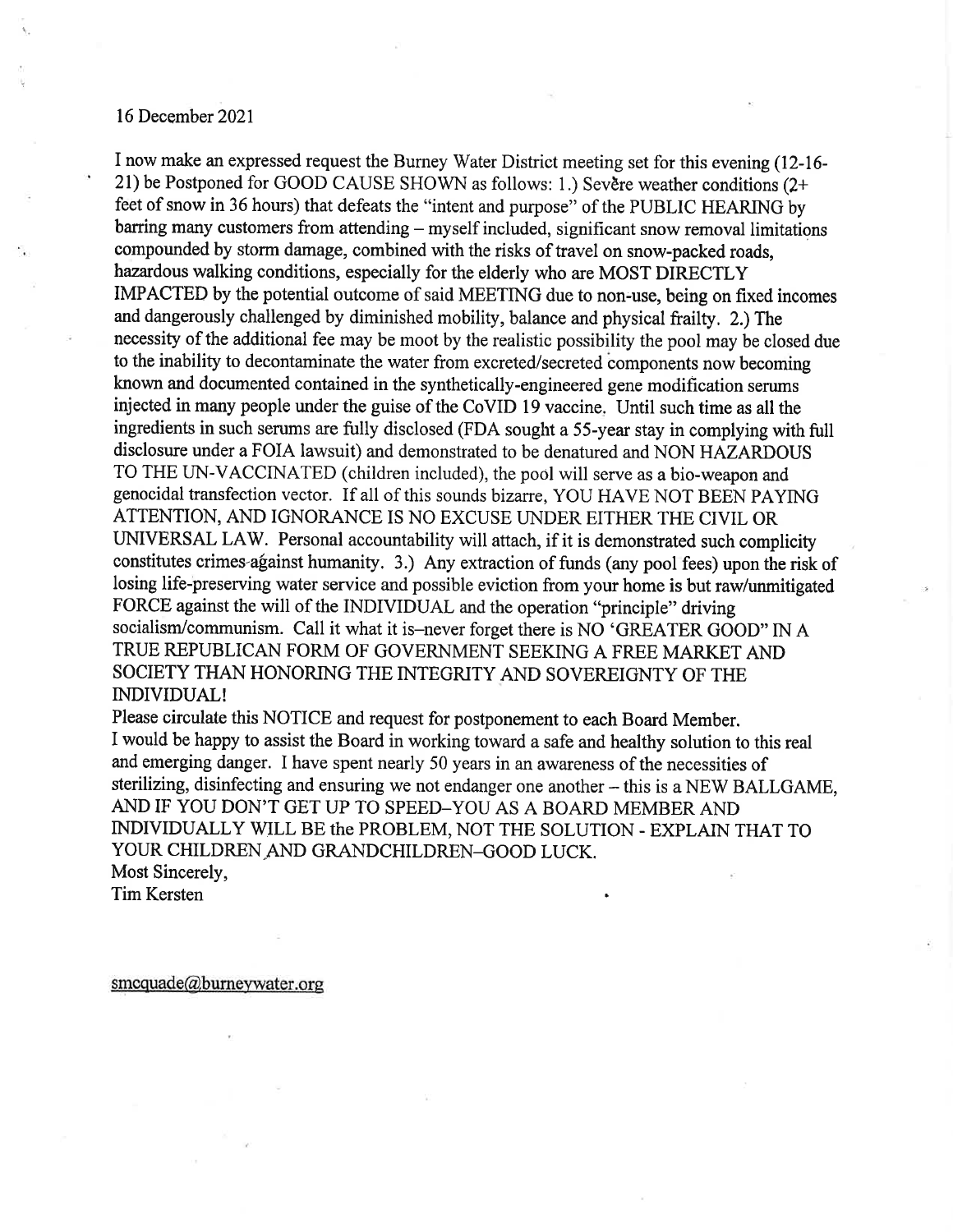Stephanie......thanks for your response.....please copy and share the following with the Board Members as attachment to previous e-mail for this evening's meeting.....thanks......

Sharon shared that you returned her earlier phone call--and though It is NOT presently snowing, my shoveled driveway is slippery--(I am still 10 ft from the street/Marquette). In my standing close to the road I watch numerous vehicles slide and swerve as they come through the curve--I would easily imagine the roads and driveways will be worse, NOT better, following the Meeting. I apprehend the desire to move forward with the noticed Hearing; however, such a forced continuum agenda, despite an "un-noticed" snow storm, renders "'FOR GOOD CAUSE" the alleged PUBLIC HEARING a sham under restricted attendance, possessing the potential of financial gain to the District. The fact the Public Hearing met the 45-day Notice is IRRELEVANT UNDER THE EXISTING CONDITIONS. Note, I am not suggesting the roads are impassable, nor some limited number of customers would not be able to navigate their way to the Hearing, but, CLEARLY, SUCH EXISTING ICY CONDITIONS PRECLUDE A LEGITIMATE PUBLIC HEARING. In other words, the Noticed hearing satisfies the FORM of <sup>a</sup>PUBLIC HEARING, but the restricting conditions suggest that such Hearing would LACK SUBSTANCE. Only the Pharisees (manipulators) might argue FORM SUPERCEDES SUBSTANCE.

Sincerely, Tim Kersten Supplement/Attachment to previous email...

smcquade@.burneywater.org

5:03 PM (52 minutes ago) Hello,

I have printed out this email and given it to all Board members to review during item 4 on the agenda.

Regards,

Stephanie McQuade, Burney Water District Office: (530) 335-3582

Fax: (530) 335-2189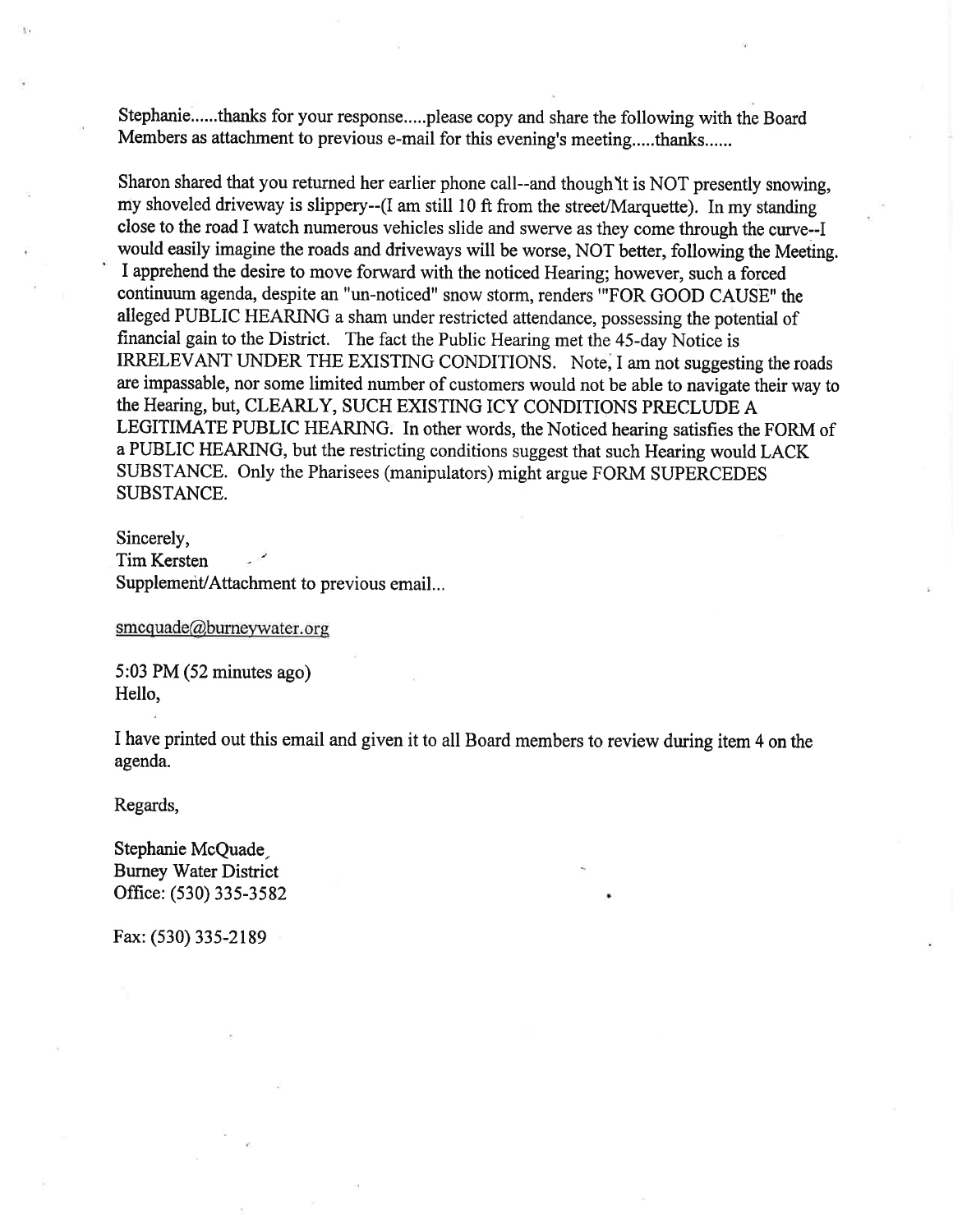#### news(anorthstate.news

Craig......FYl....in the event you plan to attend this evening's Board meeting at the Burney Water District and the purported Public Hearing (agenda #4) for a

compelled increase fee/levy upon their water bill--(customer's not having the right to vote upon or opt out of such increase or prior assessment.)

Stephanie......thanks for your response.....please copy and share the following with the Board Members as attachment to previous e-mail for this evening's meeting.....thanks......

Sharon shared that you returned her earlier phone call--and though it is NOT presently snowing, my shoveled driveway is slippery--(I am still 10 ft from the street/Marquette). In my standing close to the road I watch numerous vehicles slide and swerve as they come through the curve--I would easily imagine the roads and driveways will be worse, NOT better, following the Meeting. I apprehend the desire to move forward with the noticed Hearing; however, such a forced continuum agenda, despite an "un-noticed" snow storm, renders "'FOR GOOD CAUSE" the alleged PUBLIC HEARING a sham under restricted attendance, possessing the potential of financial gain to the District. The fact the Public Hearing met the 45-day Notice is IRRELEVANT LINDER THE EXISTING CONDITIONS. Note, I am not suggesting the roads are impassable, nor some limited number of customers would not be able to navigate their way to the Hearing, but, CLEARLY, SUCH EXISTING ICY CONDITIONS PRECLUDE A LEGITIMATE PUBLIC HEARING. In other words, the Noticed hearing satisfies the FORM of <sup>a</sup>PUBLIC HEARING, but the restricting conditions suggest that such Hearing would LACK SUBSTANCE. Only the Pharisees (manipulators) might argue FORM SUPERCEDES SUBSTANCE.

#### Sincerely,

## Tim Kersten

Supplement/Attachment to previous email...